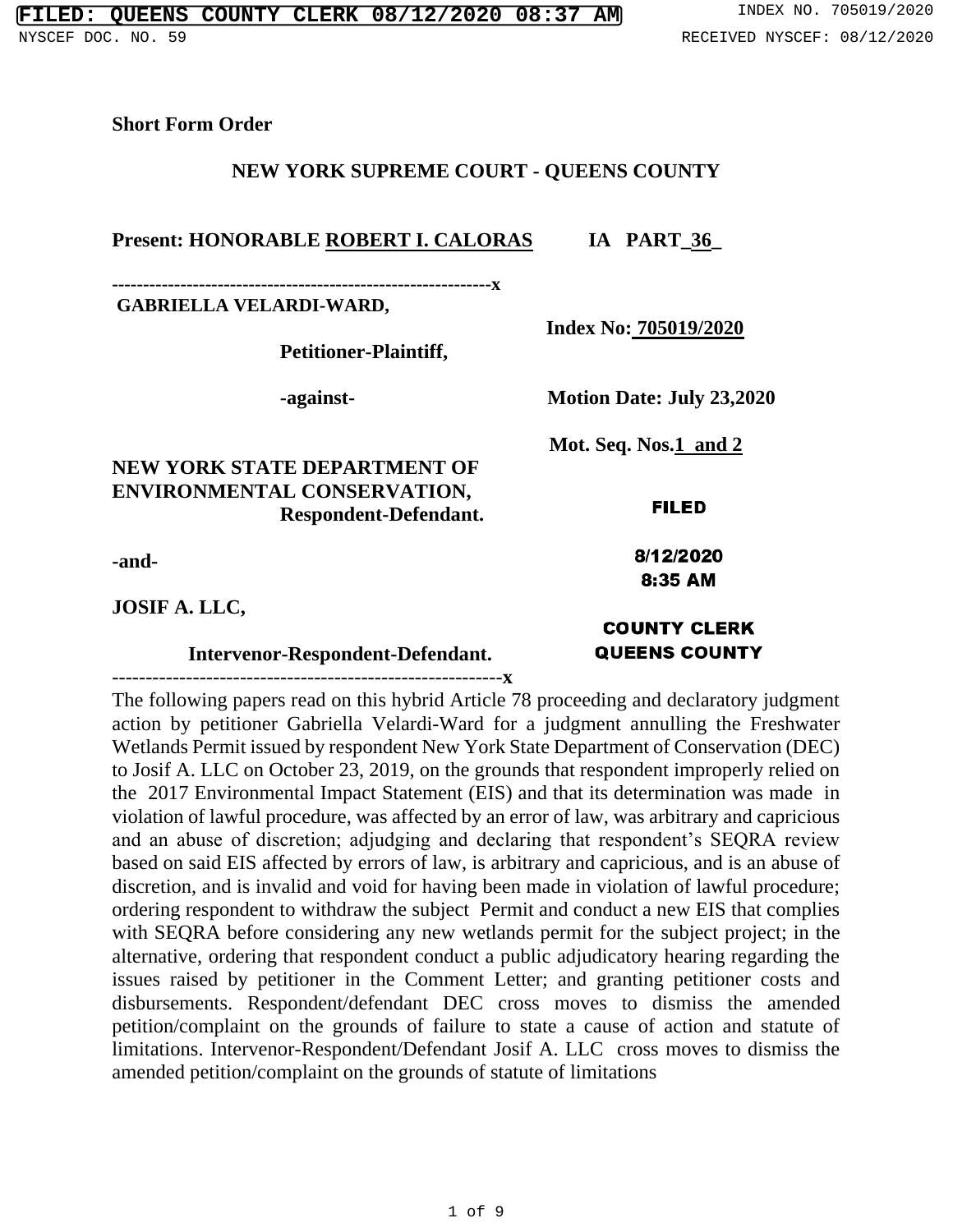Papers Numbered

| Notice of Petition-Amended Verified Petition and Complaint-Exhibits- |         |
|----------------------------------------------------------------------|---------|
|                                                                      | EF 1-15 |
|                                                                      |         |
| Notice of Cross Motion-Affirmations-Memorandum of Law EF 17-21       |         |
|                                                                      |         |
|                                                                      | EF 53   |
|                                                                      |         |
|                                                                      | EF 56   |

Upon the foregoing papers the amended petition/complaint(motion seq. no 1) and cross motions (motion seq. no 2) are consolidated for the purposes of a single decision and are determined as follows:

In 1981, DEC prepared a tentative freshwater wetlands map for Richmond County which did not identify freshwater wetlands on the subject project site. In 1987, DEC revised its tentative map and promulgated the final freshwater wetlands map for Richmond County. The final map identified the Graniteville Freshwater Wetland within and adjacent to the subject project site. Shortly thereafter Charles Alpert and Joseph Alpert, owners of unimproved real property located at 534 South Avenue, Staten Island, New York, adjacent to or within a portion of designated freshwater wetlands filed an appeal with the Freshwater Wetlands Appeal Board (Appeals Board) challenging the freshwater wetlands designation of portions of their property and sought relief under the hardship provisions of ECL § 24- 1104, which was in effect at the time. The Alberts sought to commercially develop their property. In January 1988, DEC filed its answer and appearance in said appeal. The City of New York's motion to intervene in said proceeding was granted by the Appeals Board on December 22, 1993. Prior to a hearing scheduled for March 1994, the parties entered into settlement discussions, which ultimately terminated the proceeding.

The Alberts presented the DEC with a proposed site plan, dated February 5, 2008, and last revised on August 16, 2012, for the development of their Staten Island property and the designation of approximately seven acres of the 28.3 acres property as wetlands. In 2012, the parties negotiated a stipulation of settlement. The DEC determined that the site plan, in connection with the 2012 stipulation constituted an acceptable proposal to address and resolve the issues raised in the appeal before the Appeals Board. The 2012 stipulation established agreed-upon wetland boundaries as set forth in the site plan. A permit application appended to the 2012 stipulation as Exhibit B described the development of approximately 18 acres of the then-described 27.8-acre property, including the 0.39 acre Permitted Wetland Adjacent Area, with 4.5 acres of wetland enhancement and buffer planting areas in the remaining 9.8 acres, that included the seven acres of wetland.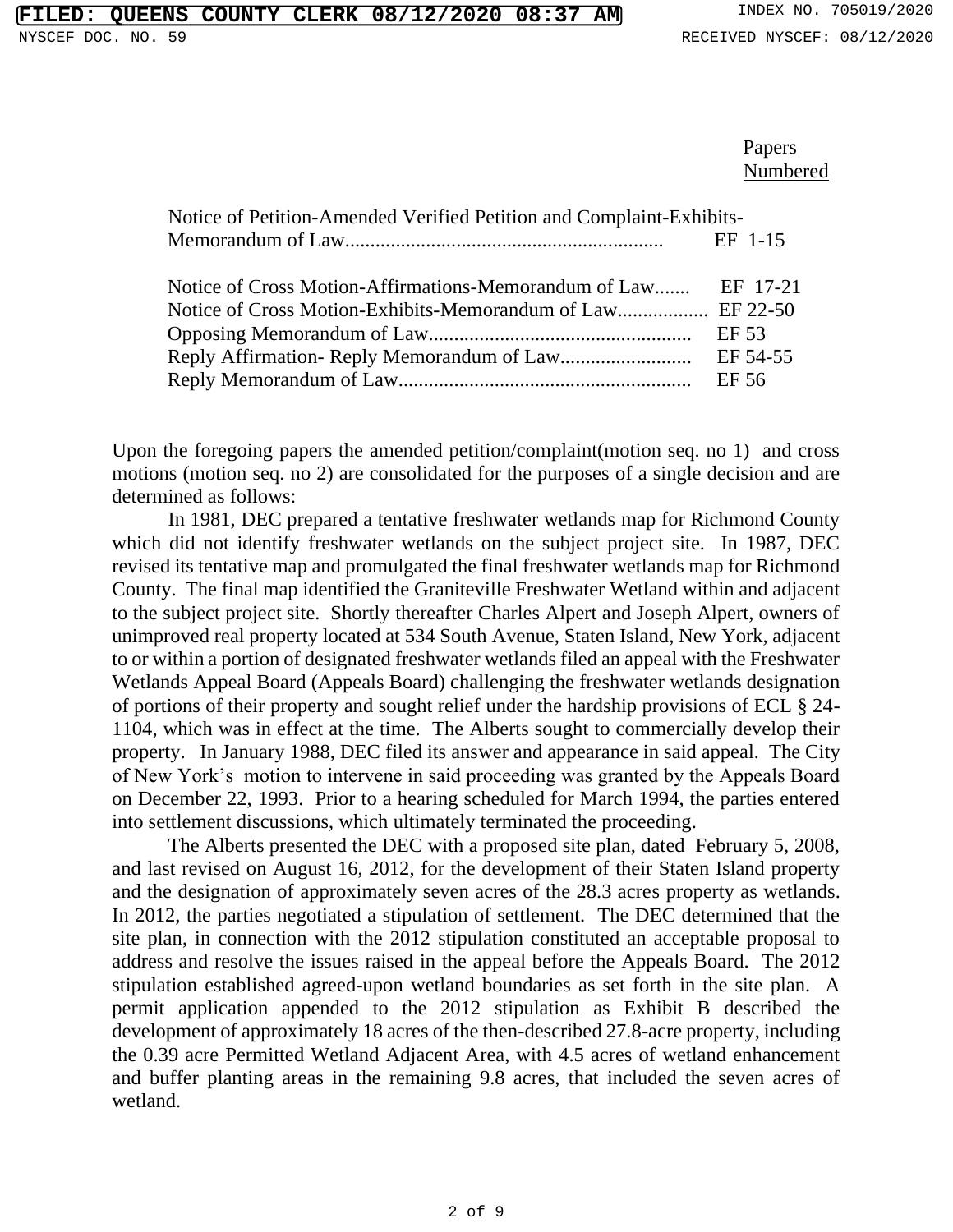By 2012, Josif A. LLC, an entity formed by the Alperts was the permit applicant. The site plan provided for some development on the 0.39 acre Permitted Wetland Adjacent Area. As part of the 2012 stipulation, the DEC tentatively concluded that the applicant's proposal as presented on the site plan met standards for issuance of a freshwater wetlands permit for the Permitted Wetland Adjacent Area under Article 24 of the ECL, subject to environmental quality review under the State Environmental Quality Review Act (SEQRA), Article 8 of the ECL. The 2012 stipulation required the DEC to issue a freshwater wetlands permit so long as the SEQRA process or public review did not raise substantive and significant issues concerning the permissibility of the development project.

On January 26, 2016, pursuant to the 2012 Stipulation, Josif A. LLC filed Uniform Land Use Review Procedure (ULURP) applications with the New York City Planning Commission (Planning Commission) in connection with the development project. Said project required special permits, authorizations, and certifications from the Planning Commission, including a special permit to allow retail establishments in excess of 10,000 zoning square feet (zsf) in a manufacturing zoning district; an amendment to the City Map to de-map portions of Garrick Street, Amador Street, Albany Avenue, and Morrow Street (unbuilt streets) and to map new sections of Morrow Street, and to realign the intersection of Morrow Street and Forest Avenue; and issuance of a DEC freshwater wetlands permit under Article 24 of the ECL.

On August 26, 2016, the New York City Department of Planning (Department of Planning), acting on behalf of the City Planning Commission as lead agency, initiated the environmental quality review process for said project. The Department of Planning solicited participation from the following agencies: DEC, the Planning Commission, New York City Department of Environmental Protection, New York City Landmarks Preservation Commission, New York City Department of Parks and Recreation, New York City Department of Transportation, New York City Department of Housing, and New York City School Construction Authority. The DEC agreed to act as an involved agency.

On September 27, 2016, the Department of Planning held a public scoping meeting to allow all involved and interested agencies and members of the public an opportunity to comment on the range of issues and considerations to be evaluated in the EIS. The meeting was held near the proposed project site at 970 Richmond Avenue, Staten Island, New York. The Department of Planning accepted comments from the public on the scope of work through October 7, 2016.

On June 2, 2017, the Department of Planning issued a final scope of work and a Notice of Completion of the Draft Environmental Impact Statement (DEIS). On July 26, 2017, the Planning Department held a DEIS public hearing and received written comments on the DEIS through August 7, 2017.

On August 25, 2017, the Department of Planning issued the Notice of Completion of the Final Environmental Impact Statement (2017 FEIS), which included comments received during the public comment period. The 2017 FEIS provided that the proposed project would result in development on the Permitted Wetland Adjacent Area, but, would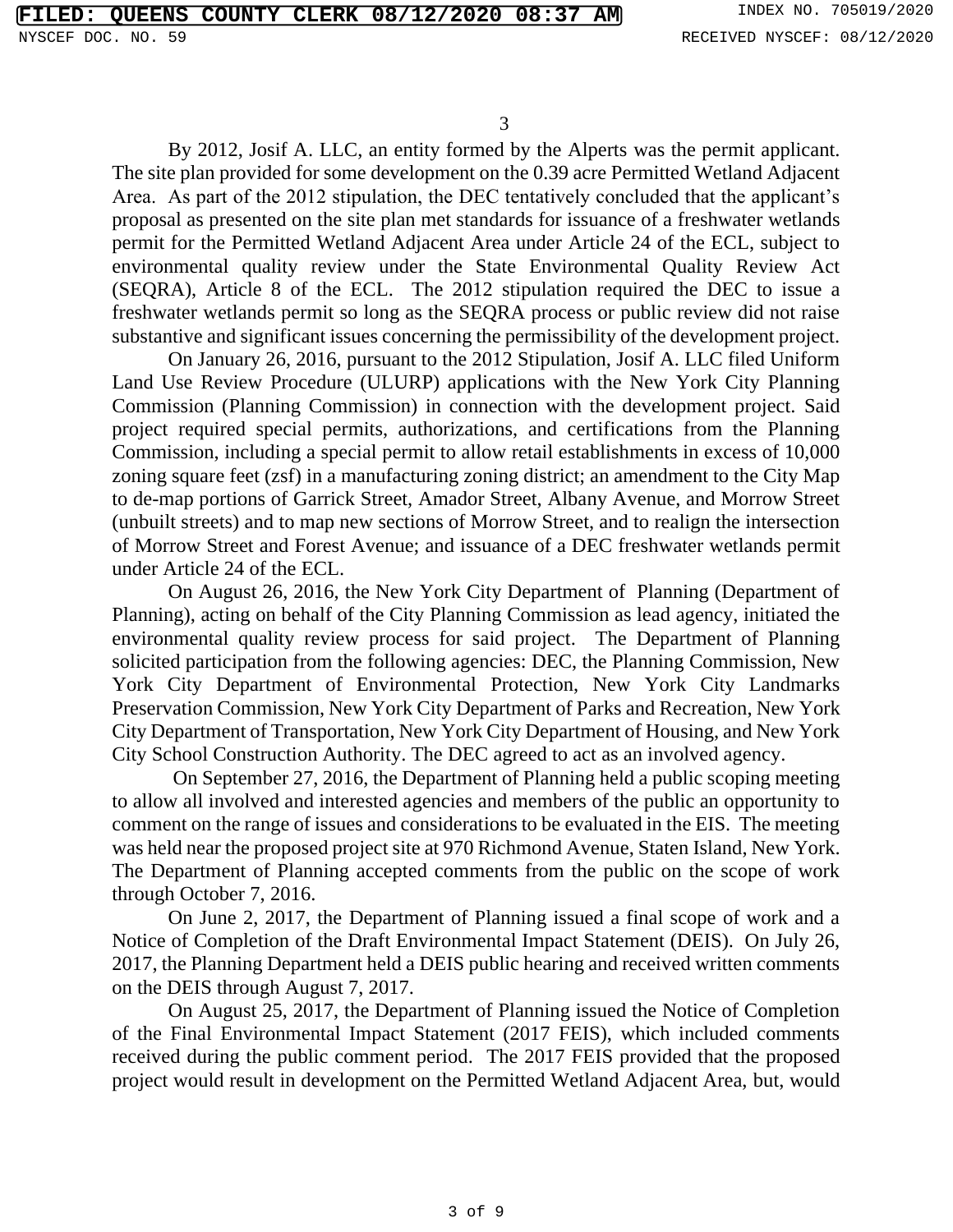preserve the seven acres of wetland along with the wetland adjacent area, for a total of 10.77 acres. It further provided that after completion of the ULURP process, the applicant would complete and finalize the DEC freshwater wetlands permit process for the Permitted Wetland Adjacent Area. The 2017 FEIS had, among other things, analyzed "conditions in the future without the proposed project (the No Action condition), and conditions in the future with the proposed project (the With Action condition)." It considered, as a no action alternative, the applicant's possible development of the project site in conformance with the then underlying zoning and within the development footprint approved by DEC as part of the 2012 Stipulation, in the absence of obtaining de-mapping and special permit approvals from the Planning Commission, but including the issuance of the Freshwater Wetlands Permit.

On September 6, 2017, the Planning Commission issued written findings that concluded that the subject project would not result in any unmitigated adverse environmental impacts and approved the ULURP applications. On October 31, 2017, New York City Council approved the ULURP applications.

On April 12, 2018, Josif A. LLC applied to the DEC for a Freshwater Wetlands Permit to construct a new commercial development located at 534 South Avenue, Staten Island, New York, on the Permitted Wetland Adjacent Area. The proposed project included two one-story retail buildings, a one-story building containing three retails stores, a gas station and an automated bank teller. The proposed project would impact approximately 0.39 acres of adjacent area next to the state regulated Class 11 freshwater wetland known as Graniteville. The applicant proposed that it would preserve 10.77 acres of freshwater wetland and wetland adjacent area, including wetlands buffer plantings, a freshwater wetland enhancement area, a storm water management area and preserved natural areas.

On July 31, 2019, the DEC published a Notice of Complete Application for the Freshwater Wetlands Permit Application, opening the public comment period. Between July 31, 2019 and August 30, 2019, the DEC accepted comments on the Freshwater Wetland Permit Application. On October 23, 2019, the DEC issued responses to the comments submitted in connection with the Freshwater Wetland Permit Application. The DEC determined that the comments submitted on the Freshwater Wetland Permit Application did not raise substantive and significant issues that would warrant holding an adjudicatory hearing on the Freshwater Wetland Permit Application pursuant to 6 NYCRR § 621.8(b). On the same date, the DEC issued a finding statement in connection with SEQRA, which incorporated the 2017 FEIS prepared by the Department of Planning on behalf of the Planning Commission as lead agency, and the September 6, 2017 findings of the Planning Commission, and issued the Freshwater Wetlands permit to Josif A. LLC.

Petitioner-Plaintiff Gabriella Velardi-Ward commenced the within hybrid Article 78 proceeding and action for declaratory judgment against the DEC on February 19, 2020,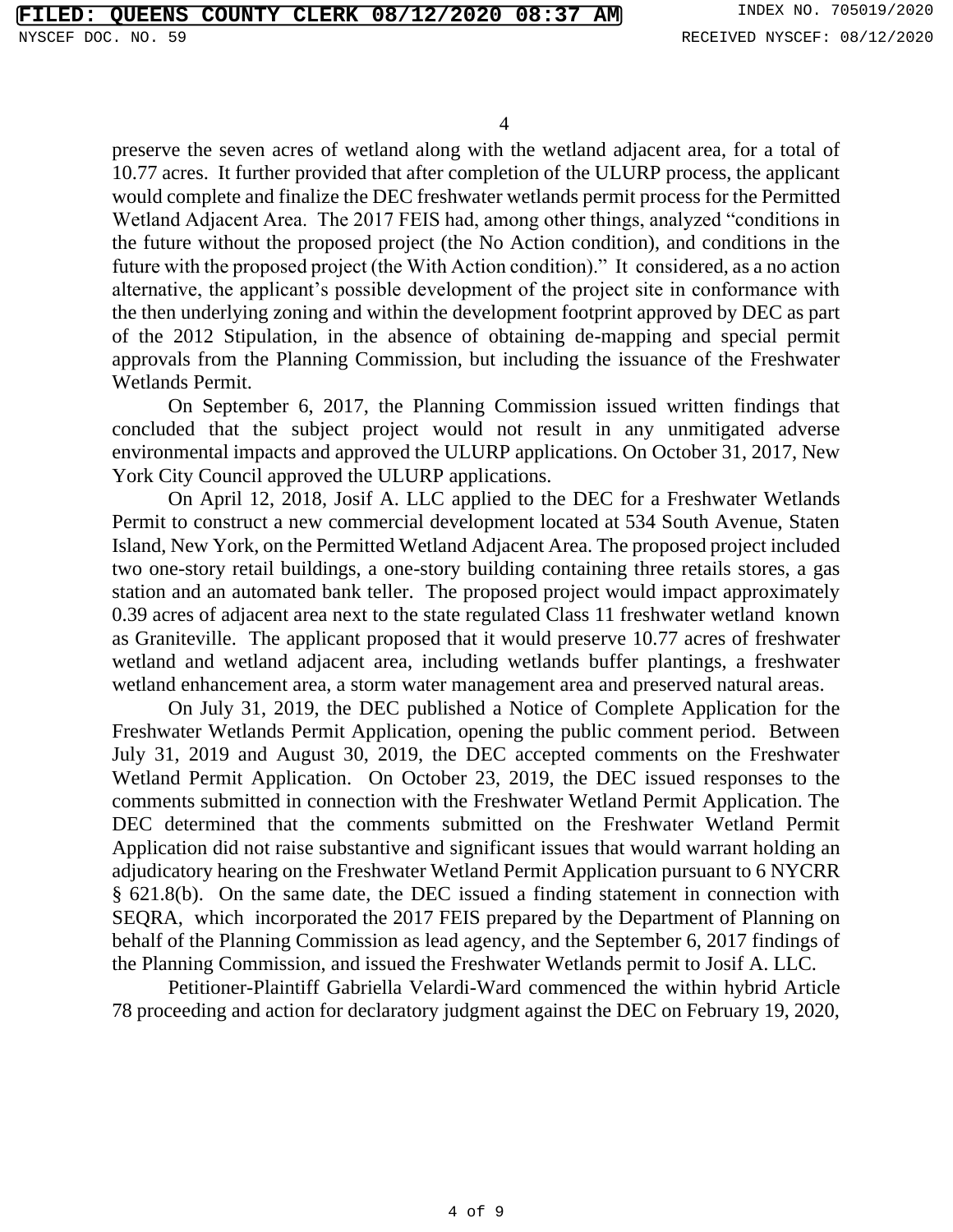and thereafter filed an amended verified petition and complaint.<sup>1</sup> Petitioner Velardi-Ward alleges that she is a citizen of New York State, a Staten Island resident and a co-founder and member of the Coalition for Wetlands and Forest (Coalition), a group of local Staten Island citizens whose mission is to raise awareness of the issues concerning Staten Island Wetlands and save the Graniteville Wetlands and Forest. She alleges that the EIS relied upon by the DEC was prepared in connection to a request made by Josif A. LLC for a special zoning permit, commonly known as a bulk variance, and a mapping amendment from the City of New York. It is alleged that in the No Action alternatives set forth in the EIS were written from a perspective in which the applicant was not granted a bulk variance/special zoning permit and did not consider any development following the issuance of a Freshwater Wetlands permit.

Petitioner alleges that after Josif A. LLC submitted its application for a Freshwater Wetlands permit on April 12, 2018, a letter was submitted on behalf of the Coalition during the public comment period, requesting, among other things, that a public hearing be scheduled. It is alleged that the Comment Letter stated that the EIS relied upon by the DEC in proposing to issue the subject permit, failed to consider a No Action Alternative where a Freshwater Wetlands permit was not issued to the applicant for the construction of the commercial retail development project, and therefore the permit application should have been denied.

The first cause of action pursuant to CPLR Article 78 alleges that the DEC unlawfully violated SEQRA when it relied upon the EIS in issuing the subject permit, as no analysis had been conducted with respect to any beneficial site changes that would occur in absence of the issuance of an Article 24 Freshwater Wetlands permit. It is alleged that SEQRA expressly requires consideration of a no action alternative based on no action being taken on the proposed action, which was the granting of a wetlands permit, and therefore the DEC's reliance on the EIS and the issuance of the subject permit was made in violation of lawful procedure, was affected by errors of law, was arbitrary and capricious, and was an abuse of discretion.

The second cause of action for declaratory judgment seeks a declaration to the effect that the DEC's reliance on the EIS was in violation of the law, that the issuance of the Freshwater Wetlands Permit to Josif A. LLC was issued in violation of SEQRA, and further, seeks the annulment of said permit. Petitioner also seeks an order directing the DEC to conduct a proper EIS which includes a No Action Alternative Analysis where no freshwater wetlands permit is granted.

The third cause of action alleges that the DEC's failure to hold a public adjudicatory hearing following its receipt of the subject Comment Letter violated ECL § 24-0703(2) and 6 NYCRR 621.8(b) and seeks to annul the permit issued to Josif A. LLC and to compel

<sup>&</sup>lt;sup>1</sup>This proceeding/action was commenced under Index Number 1075/2020 and was thereafter converted to the within e-filed proceeding/action on May 12, 2020.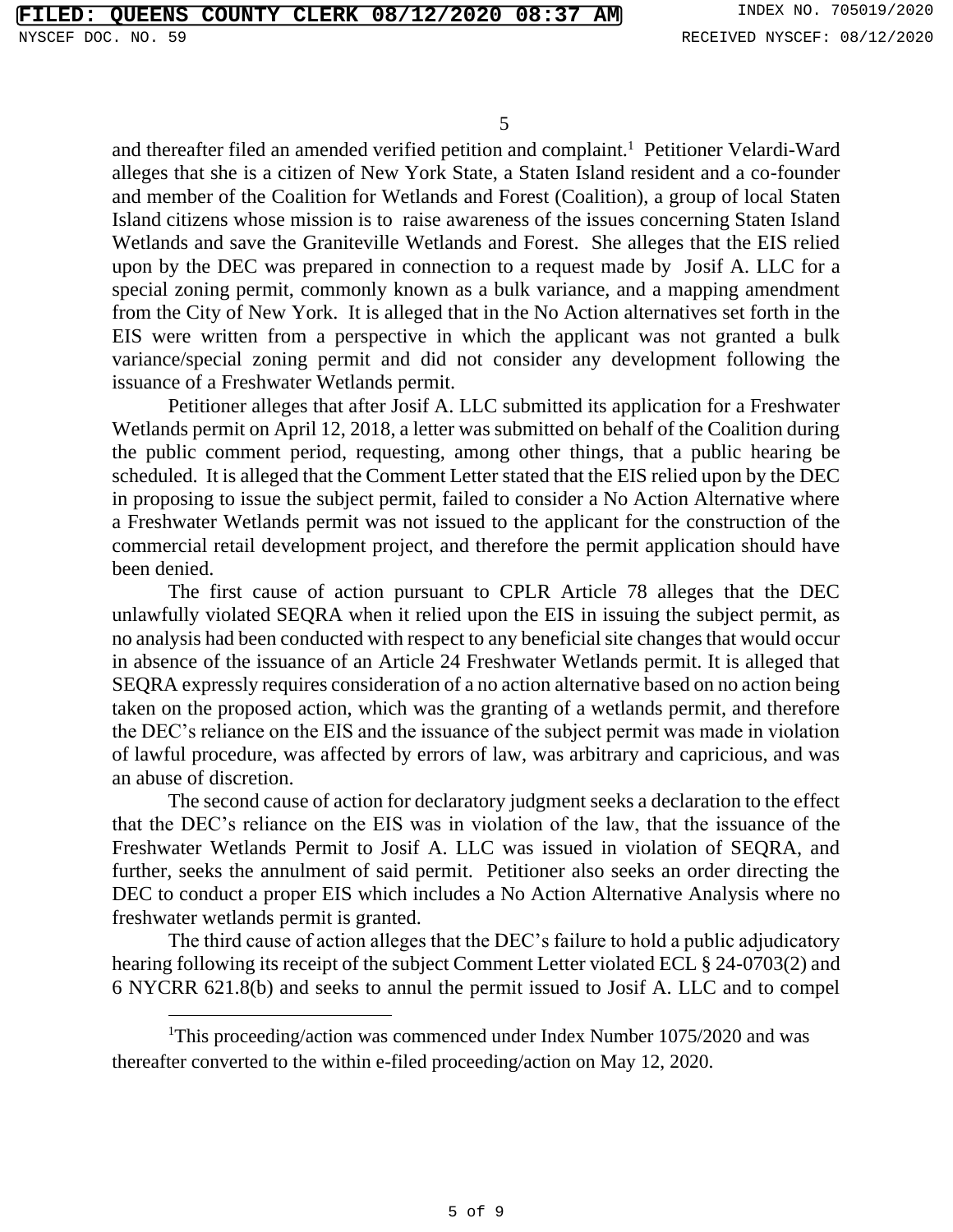respondent DEC to hold an adjudicatory hearing on the South Avenue Retail Development project.

Respondent-defendant DEC served an answer and interposed the affirmative defense of statute of limitations. Josif A. LLC was granted leave to intervene pursuant to a so-ordered stipulation.

The DEC now cross moves to dismiss the petition/complaint on the grounds of failure to state a cause of action and statute of limitations. The DEC asserts that the time in which to seek judicial review of the DEC's determination to issue the Freshwater Wetlands Permit is governed by a 30 day statute of limitations set forth in ECL§ 24- 0705(6), and that petitioner-defendant commenced this proceeding more than 30 days after the permit was issued to Josif A. LLC. It is further asserted that petitioner's SEQRA challenge to the adequacy of the 2017 FEIS is time-barred, as this proceeding was commenced more than four months after the Planning Commission issued its written findings and approved Josif A. LLC's application for a special permit under ULURP for the project on September 6, 2017.

As regards the cause of action for declaratory judgment, the DEC asserts that this cause of action is duplicative of the Article 78 cause of action and cannot serve as a means to evade the statute of limitations applicable to the Article 78 claims. It is further asserted that the declaratory judgment claim is also time barred, as the same claim could have been raised in a timely Article 78 proceeding.

Finally, the DEC asserts that the within proceeding should be dismissed as the determination to issue the Freshwater Wetlands Permit, including the DEC's reliance on the 2017 FEIS and the issuance of the SEQRA Findings Statement, was not affected by an error of law, arbitrary and capricious or an abuse of discretion, or irrational. It is also asserted that the DEC lacks the authority to prepare a separate EIS.

Intervenor-Respondent-Defendant Josif A. LLC cross moves to dismiss the petition/compliant on the grounds of statute of limitations. It is asserted that the first and third causes of action are governed by the 30- day statute of limitations set forth in ECL§ 24-0705(6), and therefore are time barred. It is also asserted that the second cause of action for declaratory judgment is actually an Article 78 claim and is also time barred. Josif A. LLC has withdrawn its request to serve an answer in the event its cross motion is not granted and relies upon and adopts the DEC's arguments opposing the petition/complaint.<sup>2</sup>

Petitioner-plaintiff in opposition to the cross motions asserts that the correct statute of limitations for the Article 78 claims and the declaratory judgment action is four months, pursuant to CPLR 217, and that the proceeding/complaint was timely commenced within four months after the issuance of the subject permit. Petitioner asserts that she is not challenging the Article 24 permit itself and does not claim that said permit was improperly

<sup>2</sup>Both cross motions were submitted under motion sequence number 2.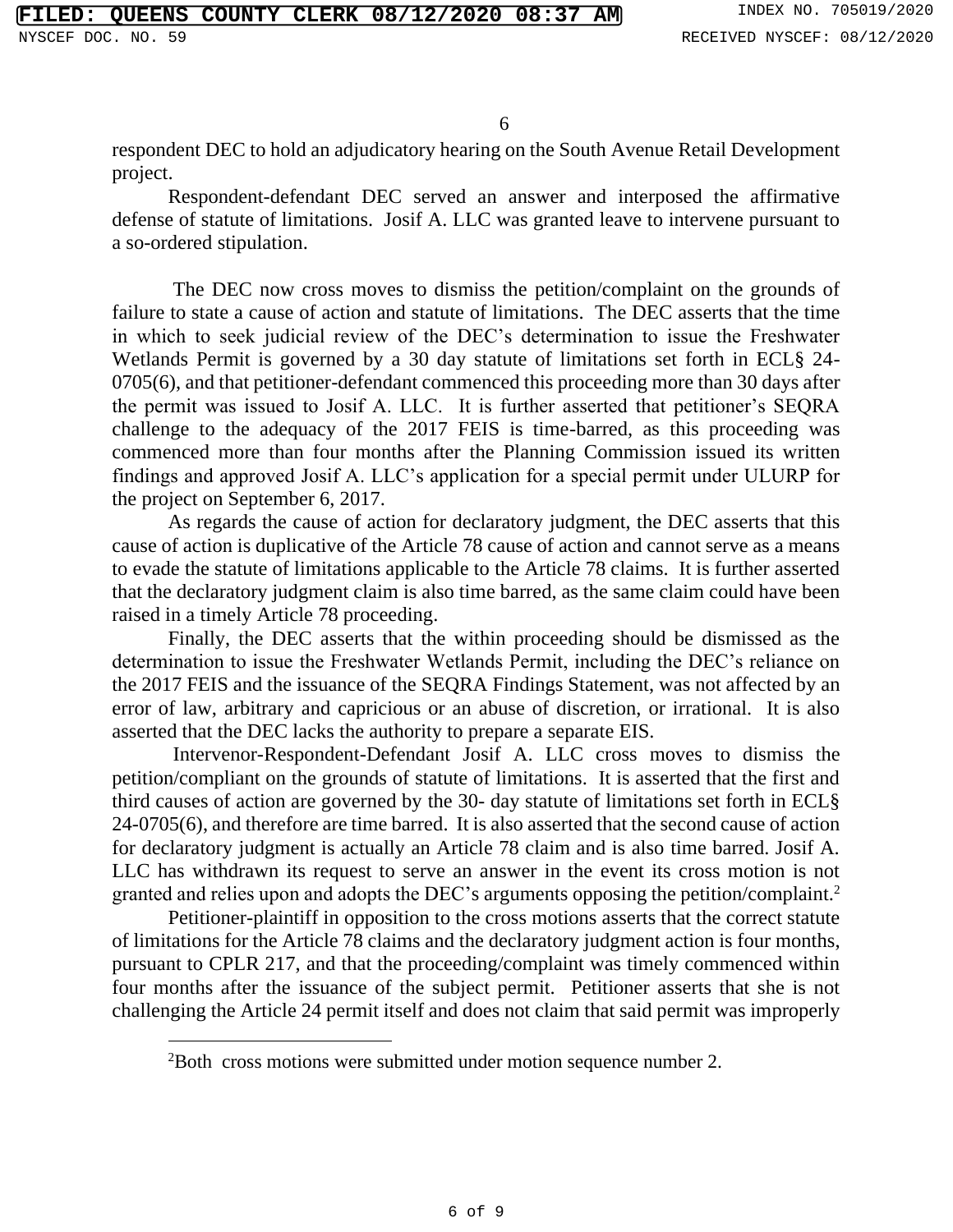issued. Rather, she asserts that as the DEC failed to comply with SEQRA review, the longer four-year statute of limitations applies, and that the same statute of limitations applies to the action for declaratory judgment.

Petitioner asserts that it was not necessarily improper for the Department of City Planning to rely on the EIS, but that it was improper and illegal for the DEC to rely on an EIS that did not include a no action alternative where the development did not intrude on the wetlands. She therefore asserts that she could not have commenced a proceeding in September of 2017, as no illegal act had yet been committed and no injury had occurred. Rather, it is asserted that this proceeding could only have been commenced against the DEC after it relied on the 2017 FEIS, and granted the Freshwater Wetlands permit to Josif A. LLC on October 23, 2019. She also asserts that prior to commencing this proceeding, she exhausted her administrative remedies by submitting a letter during the comment period.

Petitioner asserts that the petition should be granted as the DEC expressly admitted that the no action alternative actually used assumed "issuance of the Freshwater Wetlands Permit", and thus admitted to have acted in violation of SEQRA. She further asserts that even if the DEC is correct that it was bound by the FEIS, it could have requested a supplemental EIS that contained an actual 'no action alternative", or could have denied the permit for the failure to comply with SEQRA. Finally, petitioner argues that the DEC was required to hold a public adjudicatory hearing on the matter.

Respondent DEC, in its reply to the cross motion denies making any concessions as to violations of SEQRA and restates the arguments raised in the cross motion. Respondent Josif A. LLC in its reply restates the arguments raised in the cross motions to dismiss the petition/complaint.

An action taken by an agency pursuant to SEQRA may be challenged only when such action is final (*see* CPLR 7801 [1]). An agency action is final when the decisionmaker arrives at a " 'definitive position on the issue that inflicts an actual, concrete injury' " (*Stop-The-Barge v Cahill*, 1 NY3d 218, 223 [2003]*, quoting Matter of Essex County v Zagata*, 91 NY2d 447, 453[1998]). The position taken by an agency is not definitive and the injury is not actual or concrete if the injury purportedly inflicted by the agency could be prevented, significantly ameliorated, or rendered moot by further administrative action or by steps available to the complaining party (*see Stop-The-Barge v Cahill*, 1 NY3d at 223; *Matter of Essex County v Zagata*, 91 NY2d at 453-454; *Matter of Stengel v Town of Poughkeepsie Planning Bd.*, 167 AD3d 752, 753-754 [2d Dept 2018]; *Matter of Patel v Bd. of Trustees of Inc. Vil. of Muttontown*, 115 AD3d 862, 864 [2d Dept 2014]).

To the extent that the first cause of action is based upon a SEQRA claim, and does not seek judicial review of the issuance of the permit itself, the 30-day period of limitations set forth in ECL § 24-0705(6) is inapplicable here (*see Matter of County of Orange v Vil. of Kiryas Joel*, 44 AD3d 765 [2d Dept 2007]). Petitioner's SEQRA claims are governed by a four-month period of limitations (CPLR 217). The Department of City Planning, on behalf of the City Planning Commission, as the lead agency completed its environmental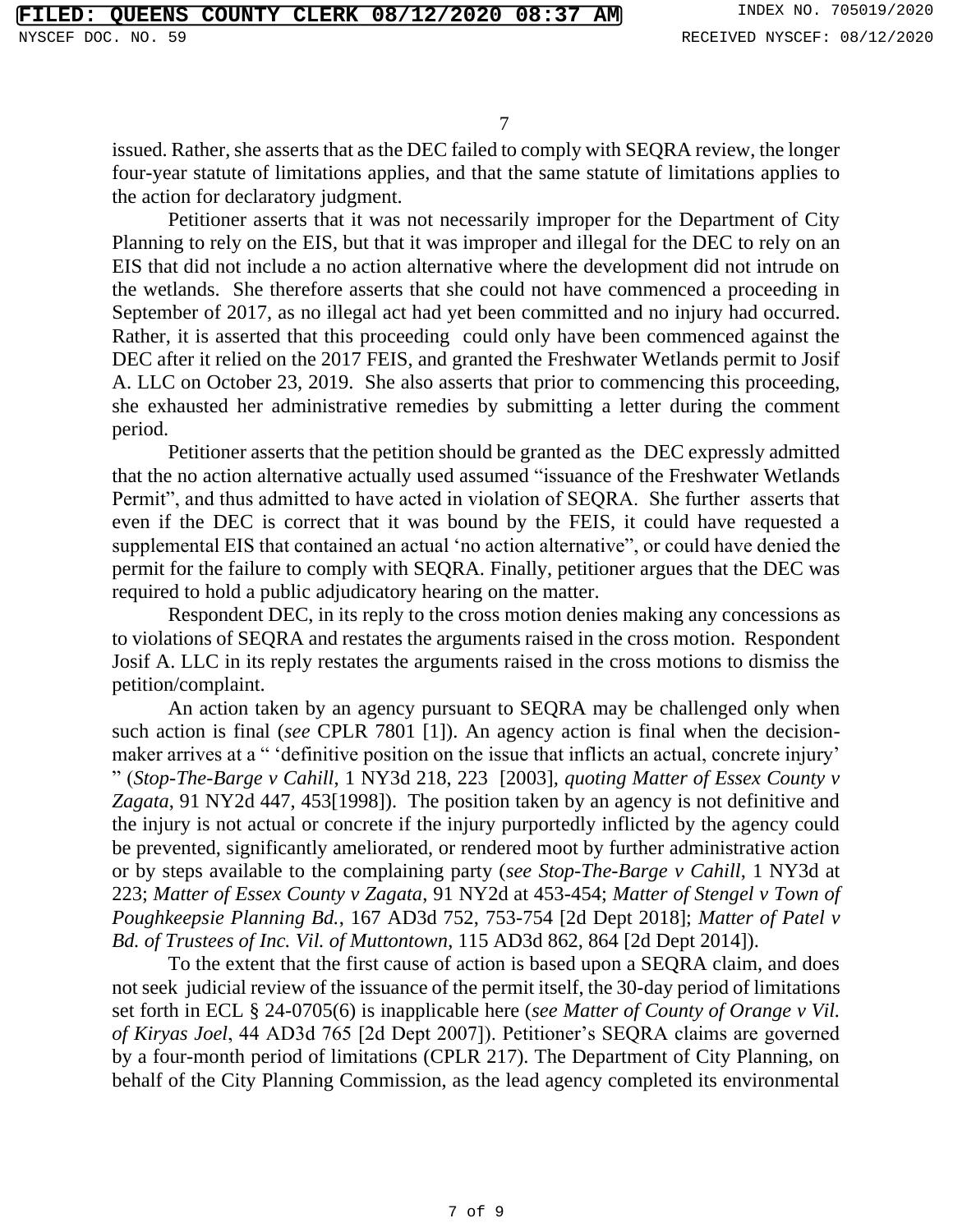review pursuant to CEQR (City Environmental Quality Review) and SEQRA no later than August 25, 2017 when it issued the FEIS. The City Planning Commission completed its environmental review on September 6, 2017 when it issued its findings. The 2017 FEIS, thus, constituted a final action on the part of the lead agency.

Petitioner in her first cause of action objects to the DEC's reliance upon the 2017 FEIS. Therefore, as regards the 2017 FEIS, the statute of limitations began running no later than September 6, 2017. Petitioner's SEQRA claim is time barred, as the statute of limitations expired in 2017, years before this proceeding was commenced (*see Stop-The-Barge v Cahill*, 1 NY3d 218, [2003]). It does not avail petitioner to argue that the statute of limitations did not begin to run until October 23, 2019, when the DEC approved the application for the Freshwater Wetlands Permit, and issued its SEQRA Findings Statement, incorporating the 2017 FEIS.

To the extent that petitioner's third cause of action seeks to annul the Freshwater Wetland permit issued on October 23, 2019, and to compel the DEC to hold an adjudicatory hearing, this claim seeks judicial review of the permit application process, and is time barred as it is governed by the 30-day period of limitations set forth in ECL § 24-0705(6).

To the extent the second cause of action seeks to compel the DEC to conduct a new EIS with a No Action alternative that does not include the granting of a Freshwater Wetland permit, mandamus is not available here as a matter of law. The Planning Commission acted as the lead agency and "all involved agencies must rely upon the FEIS as the basis for their review of the environmental impacts that they are required to consider in connection with subsequent permit applications (*see* 6 NYCRR 617.6 [b] [3] [iii])"(*Matter of Guido v Town of Ulster Town Bd.*, 74 AD3d 1536, 1537 [3d Dept 2010]; *see also Troy Sand & Gravel Co. v Town of Nassau*, 125 AD3d 1173 [3d Dept 2015). In a coordinated environmental quality review, "no involved agency may later require the preparation of . . . an EIS in connection with the action" (6 NYCRR § 617.6 [b][3][iii]). The DEC, therefore, cannot be required to prepare an additional EIS in connection with the Freshwater Wetlands Permit.

Furthermore, petitioner-plaintiff may not maintain the second cause of action for declaratory judgment. Since the legal issues raised in the petition are limited to whether the DEC's determination under SEQRA was arbitrary and capricious, made in violation of lawful procedure, affected by an error of law, an abuse of discretion, or irrational, those issues are subject to review only pursuant to CPLR article 78 (*see* CPLR 7803[3]; *Matter of Riverkeeper, Inc. v Planning Bd. of Town of Southeast,* 9 NY3d 219, 231–232 [2007]; *Matter of Save the Pine Bush v City of Albany,* 70 NY2d 193, 202 [1987]; *Matter of Coney-Brighton Boardwalk All. v New York City Dept. of Parks and Recreation*, 122 AD3d 924, 925-26 [2d Dept 2014]*;Matter of East Moriches Prop. Owners' Assn. v Planning Bd. of Town of Brookhaven,* 66 AD3d 895, 897 [2d Dept 2009]), thus rendering unnecessary the cause of action for a judgment declaring that the DEC violated SEQRA (*see Matter of East Moriches Prop. Owners' Assn. v. Planning Bd. of Town of Brookhaven,* 66 AD3d at